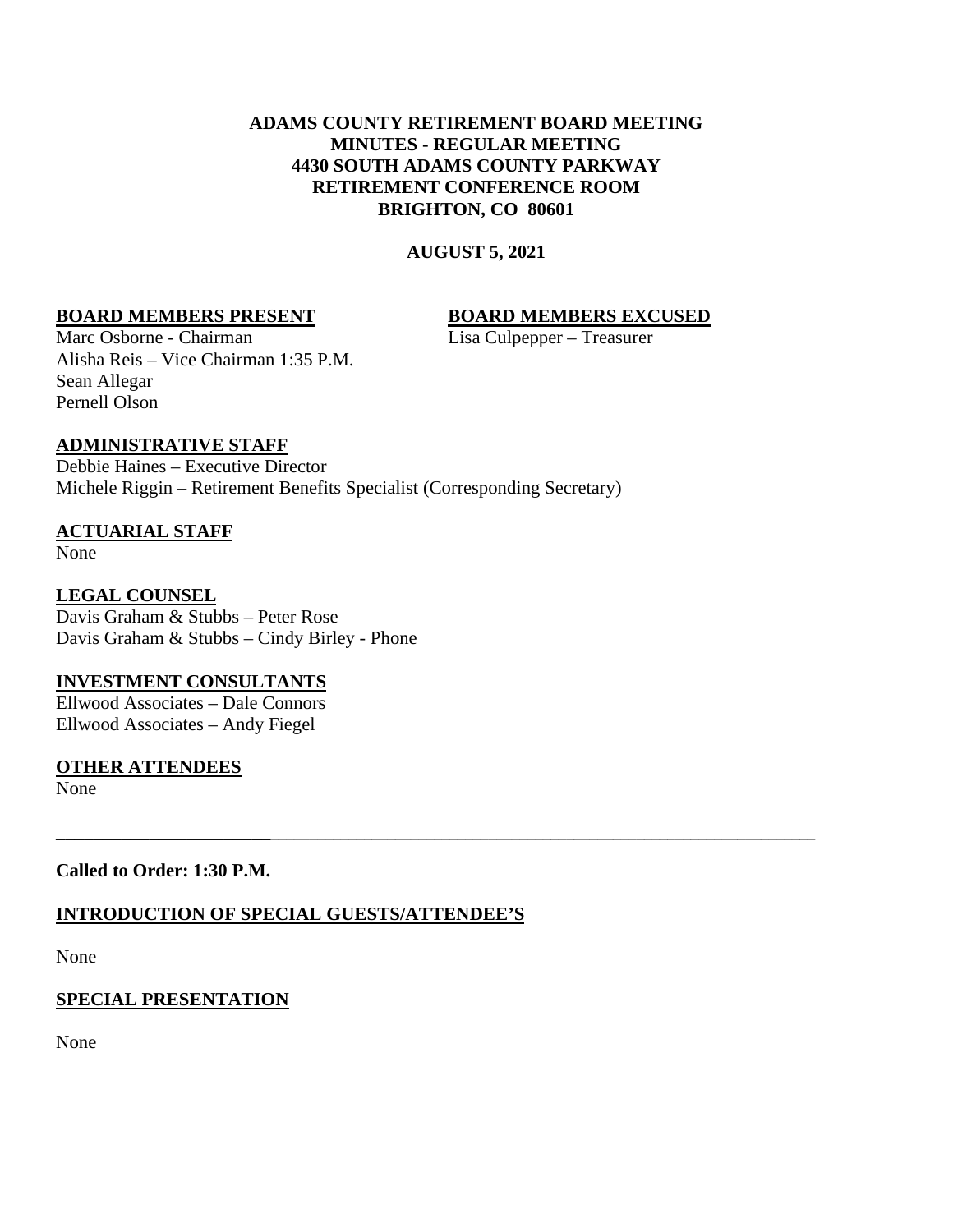## **EMPLOYEE/RETIREE CORRESPONDENCE**

None

## **REGULAR BUSINESS SESSION**

## **CONSENT AGENDA**

**Consent Agenda: Distributed by E-Mail**

**Approval of Regular Board Meeting Minutes – July 1, 2021 Approval of Money Manager Fund Totals – May 2021Provided at Board Meeting: Approval of Terminated Retirement Members Payout Report – July 2021**

**Ratify of Administrative Expenditures – August 5, 2021** Expenditures - \$ 84,264.31

**Moved by Board Member – Mr. Olson Seconded by Board Member – Mr. Allegar**

**Unanimously carried.**

## **NEW BUSINESS**

**Davis Graham & Stubbs – Cindy Birley Transition Pay**

Ms. Birley stated that in working through the Bi-Weekly pay with PensionGold an issue came up with Mr. Woods spreadsheet which included the Transition Pay. She indicated that in looking back at her notes Mr. Osborne indicated that the Transition Pay on January 14, 2022 would be excluded. Ms. Birley stated if this happens it could impact Tier 1 & Tier 2 participants in their Final Average Monthly Compensation. Ms. Birley indicated that an alternative solution would be to exclude the month of January 2022 for Tier 1 & Tier 2 in the Average Monthly Compensation. However, if it results in a lower benefit then the month of January will be included in the calculation. Mr. Osborne stated it was not the Board's intent to reduce anyone's benefit.

Mr. Allegar moved to disregard the month of January 2022 compensation unless the participants benefit results in a lower benefit then it will be included in the Average Monthly Compensation calculation. Mr. Olson seconded the motion, and it was unanimously carried.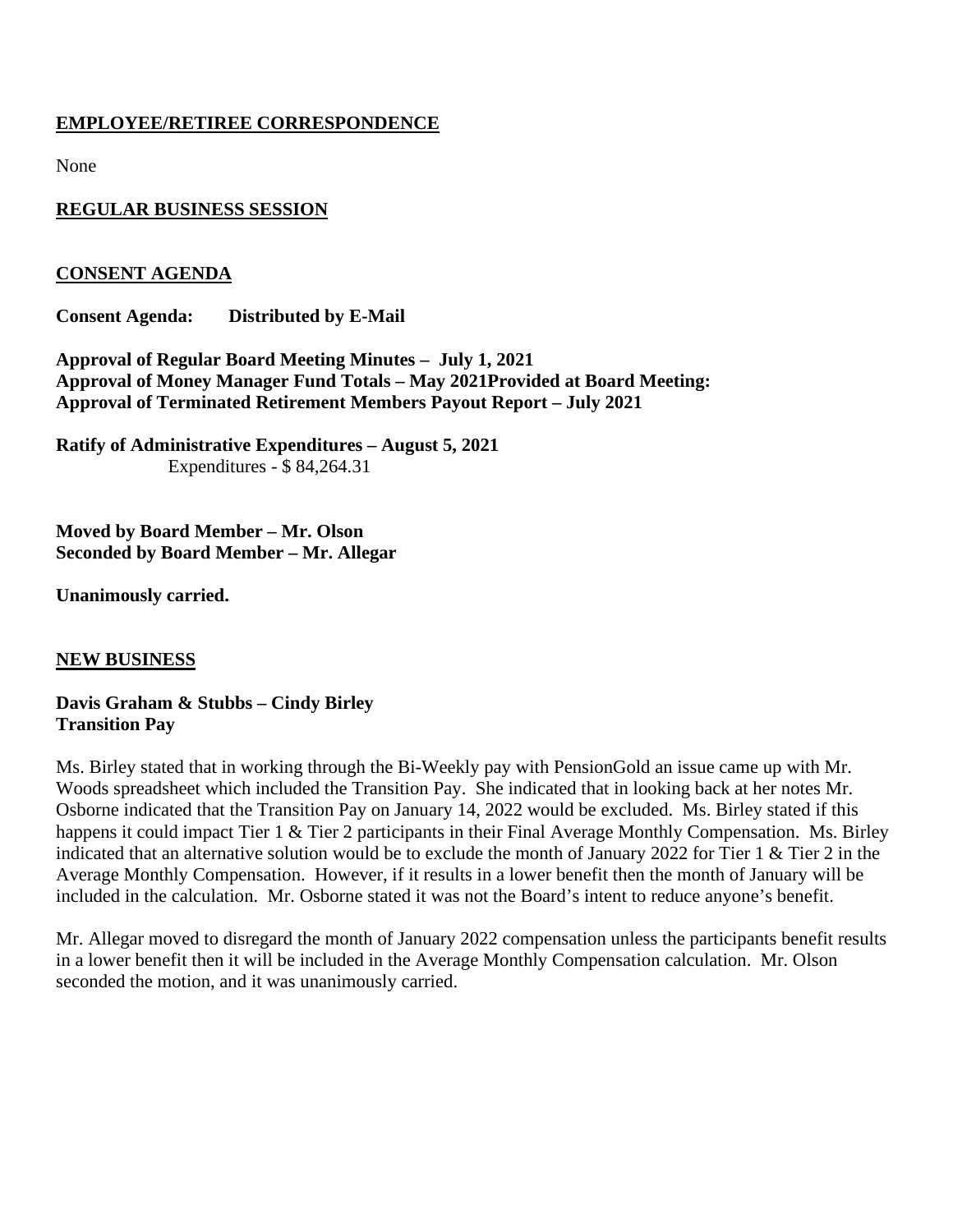### **UNFINISHED BUSINESS**

#### **Davis Graham & Stubbs Board of Retirement Bylaws**

Mr. Osborne tabled the discussion until Ms. Culpepper is in attendance.

### **NEW BUSINESS**

#### **Davis Graham & Stubbs – Peter Rose Amendment No. Three to the Adams County Retirement Plan (As Amended and Restated Effective January 1, 2020)**

Mr. Rose presented Amendment No. Three to the Adams County Retirement Plan (As Amended and Restated Effective January 1, 2020). He indicated that the amendment added language pay to the definition of Compensation. Mr. Rose stated that Adams County changed their procedures for language pay and the Plan is now including it in the definition.

Mr. Olsen moved to approve Amendment No. Three to the Adams County Retirement Plan (As Amended and Restated Effective January 1, 2020). Mr. Allegar seconded the motion, and it was unanimously carried.

Ms. Haines read the Oath and Acknowledgment regarding the Amendment No. Three to the Adams County Retirement Plan (As Amended and Restated Effective January 1, 2020) and this your free act and deed. Mr. Osborne, Ms. Reis, Mr. Allegar, Mr. Olsen all responded, "I do".

Ms. Haines read the Affirmation regarding the Amendment No. Three to the Adams County Retirement Plan (As Amended and Restated Effective January 1, 2020) and this your free act and deed. Mr. Osborne, Ms. Reis, Mr. Allegar, Mr. Olsen all responded, "I do".

#### **Ellwood Associates – Dale Connors 2nd Quarter Performance Review**

Mr. Fiegel indicated there were positive returns in the second quarter as vaccination campaigns continue to accelerate. He stated market returns were led by the US and the S&P 500 was up an additional 8.5% this quarter resulting in a 15.3% YTD return. Mr. Fiegel indicated there were modest results within the US small caps which is up an additional 4.3%, MSCI EAFE index is up an additional 5.2% with an 8.8% YTD return. Mr. Fiegel indicated the outlook for GDP Growth remains strong rising from 4.2% to 7%.

Mr. Connors stated that the Adams County Retirement Plan at the end of June 2021 was at \$341,375,599. He indicated the Plan was up 9.1% YTD.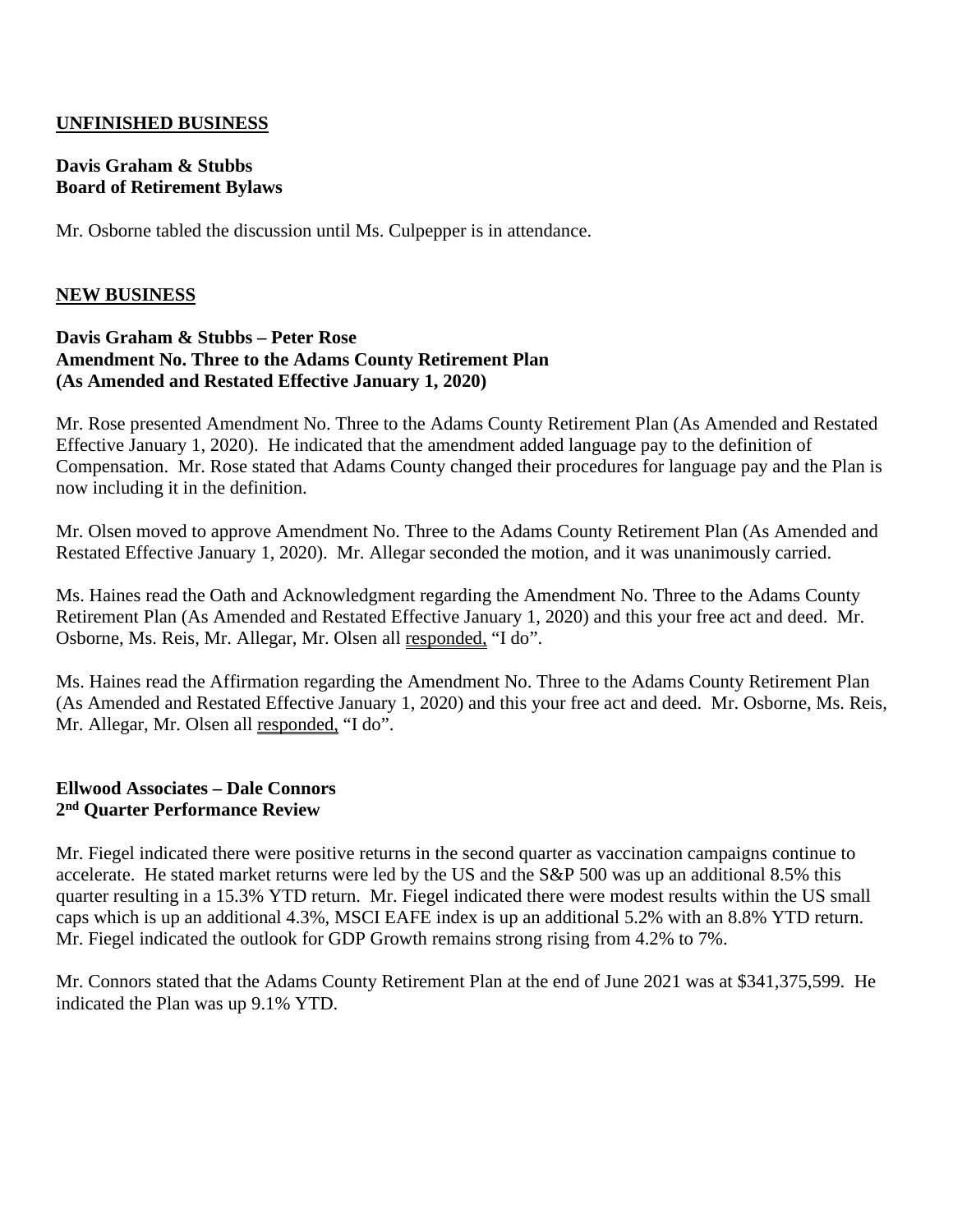## **International Foundation of Employee Benefits – Debbie Haines 67th Annual Employee Benefits Conference October 17-20, 2021 – Denver, CO**

Ms. Haines stated she would like to attend the International Foundation of Employee Benefits (IFEBP) Conference which will be held in Denver, Colorado this year. She indicated that by attending this will help fulfill the hours needed to keep her certification active. The Board agreed to allow Ms. Haines to attend the Conference. Ms. Haines stated that if any Board member is interested in attending there is a virtual or in person option. She asked the Board to RSVP by September 4<sup>th</sup> to make reservations.

## **STANDING REPORTS**

**Ellwood Associates Monthly Investment Update**

None

## **Davis Graham & Stubbs Legal Update**

Mr. Rose stated DGS is working on two issues, one with the Colorado Department of Revenue and the other one with the IRS. He indicated that the Department of Revenue sent a Notice of Deficiency demanding additional payment for tax, penalties, and interest. Mr. Rose indicated that he protested the notice last month however the Department of Revenue is saying they did not receive the protest timely and then issued a Notice of Final Determination. A few days later the Plan received a letter from the Discovery Section stating the issue has been resolved. Mr. Rose again has reached out to the Department of Revenue to make sure the issue has been resolved.

Mr. Rose indicated the item from the IRS is a failure to make a proper federal deposit. He stated that he has looked at other documents given to him by Ms. Haines, and he does not see a problem. Mr. Rose will issue a letter to the IRS asking them to identify the failure.

### **Gabriel Roeder Smith Actuarial Update**

None